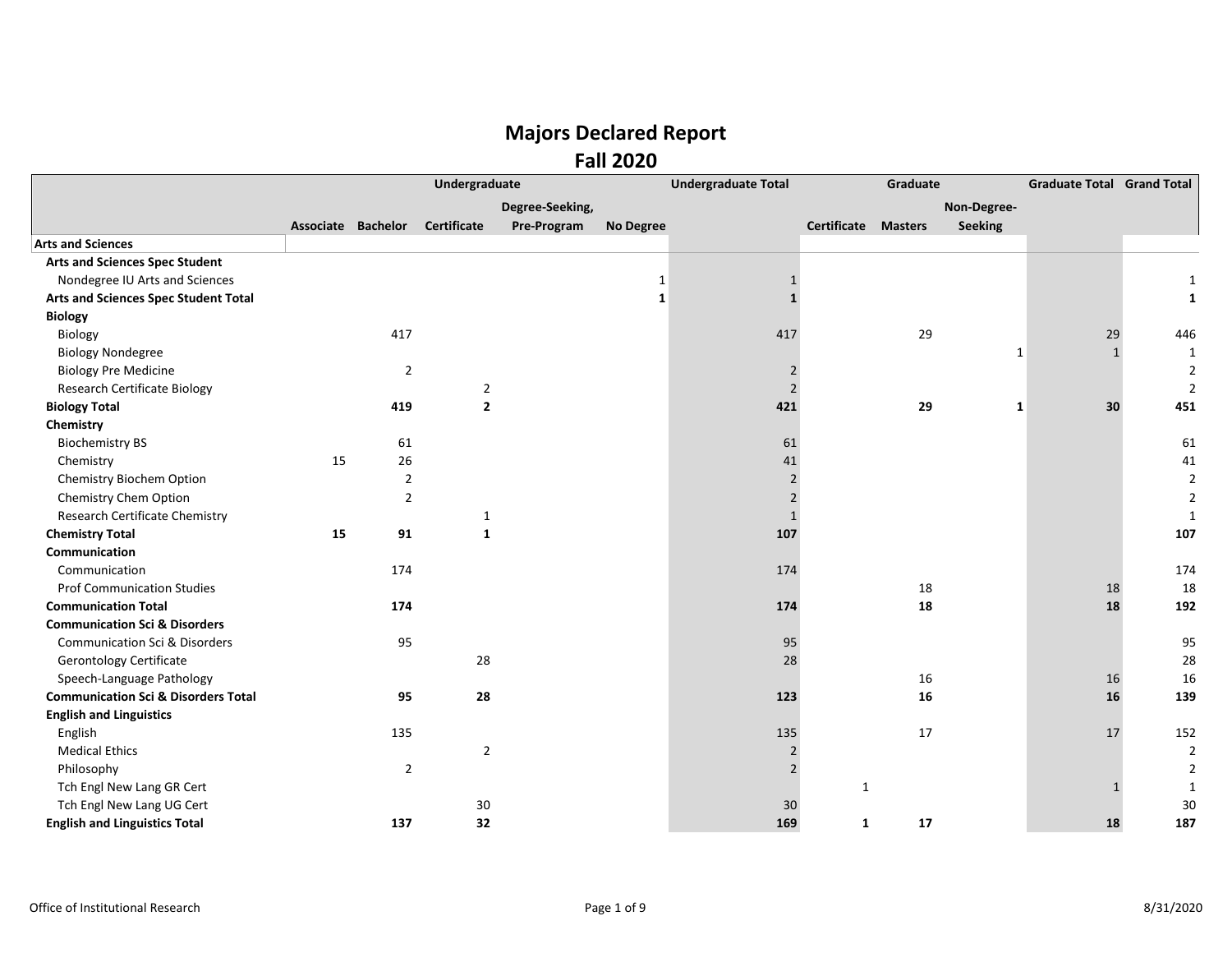|                                        | Undergraduate      |                |              |                 |                  | <b>Undergraduate Total</b> |                            | Graduate | <b>Graduate Total Grand Total</b> |                |                |
|----------------------------------------|--------------------|----------------|--------------|-----------------|------------------|----------------------------|----------------------------|----------|-----------------------------------|----------------|----------------|
|                                        |                    |                |              | Degree-Seeking, |                  |                            |                            |          | Non-Degree-                       |                |                |
|                                        | Associate Bachelor |                | Certificate  | Pre-Program     | <b>No Degree</b> |                            | <b>Certificate Masters</b> |          | Seeking                           |                |                |
| <b>General Studies</b>                 |                    |                |              |                 |                  |                            |                            |          |                                   |                |                |
| <b>Applied Science</b>                 |                    | 14             |              |                 |                  | 14                         |                            |          |                                   |                | 14             |
| <b>Business and Leadership Focus</b>   |                    |                |              |                 | $\mathsf 3$      | $\overline{\mathbf{3}}$    |                            |          |                                   |                | $\mathbf{3}$   |
| <b>Education Focus</b>                 |                    |                |              |                 | $\mathbf{1}$     | $\mathbf{1}$               |                            |          |                                   |                | 1              |
| <b>Engineering and Science Focus</b>   |                    |                |              |                 | 4                | $\overline{4}$             |                            |          |                                   |                | 4              |
| <b>General Studies</b>                 |                    | 286            |              |                 |                  | 286                        |                            |          |                                   |                | 286            |
| <b>General Studies Distance</b>        |                    | 3              |              |                 |                  | $\overline{3}$             |                            |          |                                   |                | $\mathbf{3}$   |
| Polytechnic Focus                      |                    |                |              |                 | $\mathbf{1}$     | $\mathbf{1}$               |                            |          |                                   |                | $\mathbf{1}$   |
| Soc Sci & Hum Focus                    |                    |                |              |                 | $\overline{7}$   | $\sqrt{ }$                 |                            |          |                                   |                | $\overline{7}$ |
| Visual and Perform Arts Focus          |                    |                |              |                 | $\mathbf{1}$     | $1\,$                      |                            |          |                                   |                | $\mathbf{1}$   |
| <b>General Studies Total</b>           |                    | 303            |              | 17              |                  | 320                        |                            |          |                                   |                | 320            |
| <b>Graduate School Transfers</b>       |                    |                |              |                 |                  |                            |                            |          |                                   |                |                |
| <b>Unassigned Grad</b>                 |                    |                |              |                 |                  |                            |                            |          | $\mathbf{1}$                      | $\mathbf{1}$   | $\mathbf{1}$   |
| <b>Graduate School Transfers Total</b> |                    |                |              |                 |                  |                            |                            |          | $\mathbf{1}$                      | $\mathbf{1}$   | $\mathbf{1}$   |
| <b>History</b>                         |                    |                |              |                 |                  |                            |                            |          |                                   |                |                |
| History                                |                    | 126            |              |                 |                  | 126                        |                            |          |                                   |                | 126            |
| <b>History Total</b>                   |                    | 126            |              |                 |                  | 126                        |                            |          |                                   |                | 126            |
| <b>Interdisciplinary Studies</b>       |                    |                |              |                 |                  |                            |                            |          |                                   |                |                |
| Intl Studies Certificate               |                    |                | 10           |                 |                  | 10                         |                            |          |                                   |                | 10             |
| Peace Conflct Stud Certificate         |                    |                | 5            |                 |                  | 5                          |                            |          |                                   |                | 5              |
| <b>Interdisciplinary Studies Total</b> |                    |                | 15           |                 |                  | 15                         |                            |          |                                   |                | 15             |
| Intl Language and Cul Studies          |                    |                |              |                 |                  |                            |                            |          |                                   |                |                |
| German                                 |                    | $\overline{2}$ |              |                 |                  | $\overline{2}$             |                            |          |                                   |                | $\overline{2}$ |
| Spanish                                |                    | 21             |              |                 |                  | 21                         |                            |          |                                   |                | 21             |
| Intl Language and Cul Studies Total    |                    | 23             |              |                 |                  | 23                         |                            |          |                                   |                | 23             |
| <b>Mathematical Sciences</b>           |                    |                |              |                 |                  |                            |                            |          |                                   |                |                |
| <b>Actuarial Science</b>               |                    | 28             |              |                 |                  | 28                         |                            |          |                                   |                | 28             |
| <b>Applied Statistics</b>              |                    |                |              |                 |                  |                            | $\mathbf{1}$               |          |                                   | $\mathbf{1}$   | $\mathbf{1}$   |
| Data Science & Applied Stats           |                    | 18             |              |                 |                  | 18                         |                            |          |                                   |                | 18             |
| Math Actuarial Science                 |                    | $\mathbf{1}$   |              |                 |                  | $\mathbf{1}$               |                            |          |                                   |                | $\mathbf{1}$   |
| Math App Stat Grad Certificate         |                    |                |              |                 |                  |                            | $\mathbf{1}$               |          |                                   | $\mathbf{1}$   | $\mathbf{1}$   |
| Mathematics                            |                    | 54             |              |                 |                  | 54                         |                            | 28       |                                   | 28             | 82             |
| <b>Mathematics Nondegree</b>           |                    |                |              |                 |                  |                            |                            |          | $\mathbf{1}$                      | $\mathbf 1$    | $\mathbf{1}$   |
| <b>Mathematics Teaching</b>            |                    | $\overline{3}$ |              |                 |                  | $\mathsf{3}$               |                            |          |                                   |                | 3              |
| <b>Mathematics Teaching Nondegree</b>  |                    |                |              |                 |                  |                            |                            |          | $\overline{2}$                    | $\overline{2}$ | $\overline{2}$ |
| <b>Mathematical Sciences Total</b>     |                    | 104            |              |                 |                  | 104                        | $\overline{2}$             | 28       | 3                                 | 33             | 137            |
| <b>Physics</b>                         |                    |                |              |                 |                  |                            |                            |          |                                   |                |                |
| Physics                                |                    | 72             |              |                 |                  | 72                         |                            |          |                                   |                | 72             |
| <b>Research Certificate Physics</b>    |                    |                | $\mathbf{1}$ |                 |                  | $\mathbf{1}$               |                            |          |                                   |                | 1              |
| <b>Physics Total</b>                   |                    | 72             | $\mathbf{1}$ |                 |                  | 73                         |                            |          |                                   |                | 73             |
| Office of Institutional Research       |                    |                |              |                 | Page 2 of 9      |                            |                            |          |                                   |                | 8/31/2020      |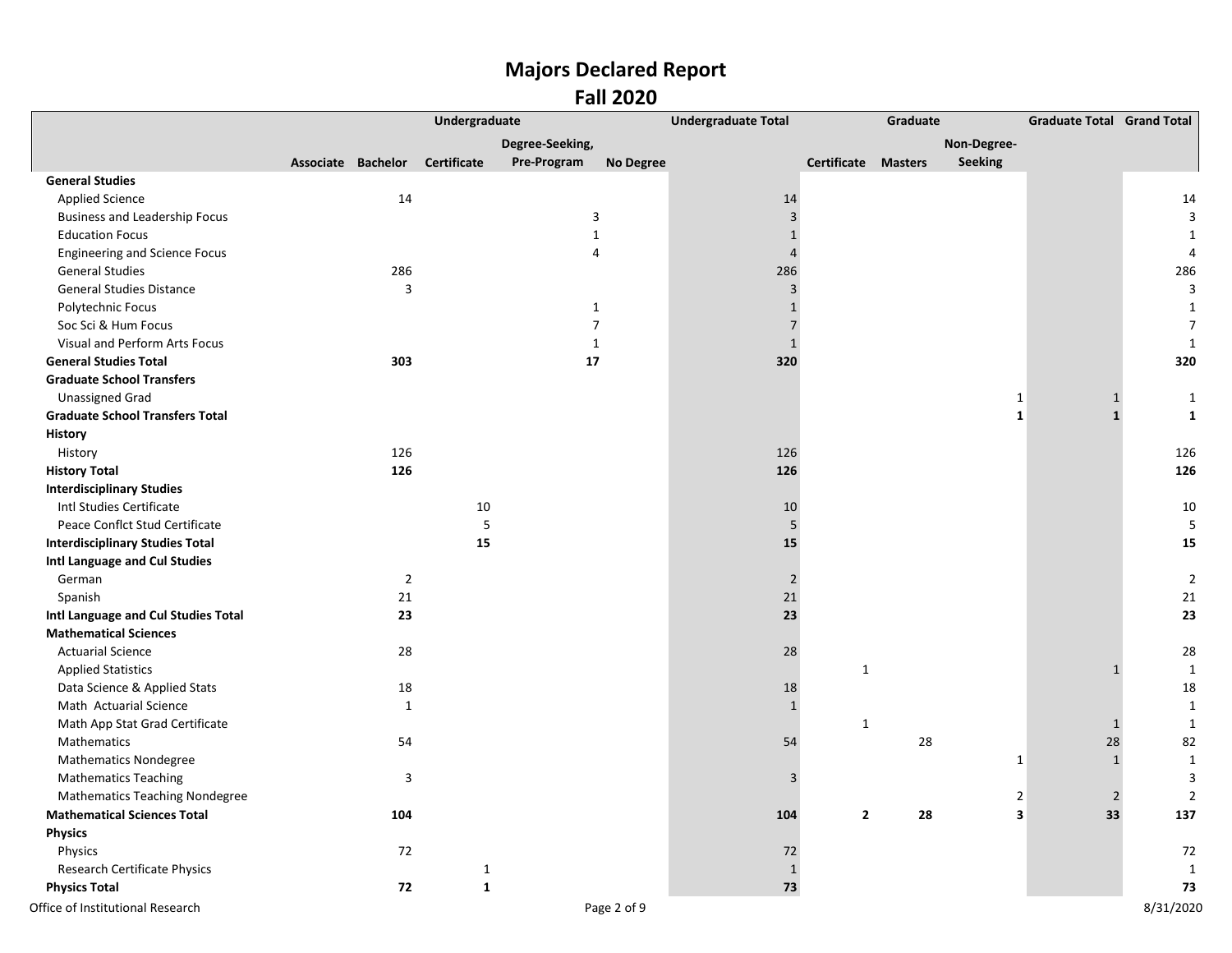|                                         |           |                 | Undergraduate      |                 |                  | <b>Undergraduate Total</b> |             | Graduate       |                | <b>Graduate Total Grand Total</b> |       |
|-----------------------------------------|-----------|-----------------|--------------------|-----------------|------------------|----------------------------|-------------|----------------|----------------|-----------------------------------|-------|
|                                         |           |                 |                    | Degree-Seeking, |                  |                            |             |                | Non-Degree-    |                                   |       |
|                                         | Associate | <b>Bachelor</b> | <b>Certificate</b> | Pre-Program     | <b>No Degree</b> |                            | Certificate | <b>Masters</b> | <b>Seeking</b> |                                   |       |
| <b>Political Science</b>                |           |                 |                    |                 |                  |                            |             |                |                |                                   |       |
| Civic Ed & Pub Adv Certificate          |           |                 | $\overline{2}$     |                 |                  |                            |             |                |                |                                   |       |
| Economics                               |           | 26              |                    |                 |                  | 26                         |             |                |                |                                   | 26    |
| <b>Political Science</b>                |           | 79              |                    |                 |                  | 79                         |             |                |                |                                   | 79    |
| Women's Studies                         |           | 11              |                    |                 |                  | 11                         |             |                |                |                                   | 11    |
| <b>Political Science Total</b>          |           | 116             | 2                  |                 |                  | 118                        |             |                |                |                                   | 118   |
| Psychology                              |           |                 |                    |                 |                  |                            |             |                |                |                                   |       |
| <b>Behavior Analysis Cert</b>           |           |                 | 4                  |                 |                  |                            |             |                |                |                                   |       |
| Death Education                         |           |                 |                    |                 |                  |                            |             |                |                |                                   |       |
| Psychology                              |           | 398             |                    |                 |                  | 398                        |             |                |                |                                   | 398   |
| Research Certificate Psycholgy          |           |                 |                    |                 |                  |                            |             |                |                |                                   |       |
| <b>Psychology Total</b>                 |           | 398             | 6                  |                 |                  | 404                        |             |                |                |                                   | 404   |
| <b>Sociology and Anthropology</b>       |           |                 |                    |                 |                  |                            |             |                |                |                                   |       |
| Anthropology                            |           | 40              |                    |                 |                  | 40                         |             |                |                |                                   | 40    |
| Sociology                               |           | 34              |                    |                 |                  | 34                         |             |                |                |                                   | 34    |
| <b>Sociology and Anthropology Total</b> |           | 74              |                    |                 |                  | 74                         |             |                |                |                                   | 74    |
| <b>Arts and Sciences Total</b>          | 15        | 2,132           | 87                 | 17              | 1                | 2,252                      |             | 108            |                | 116                               | 2,368 |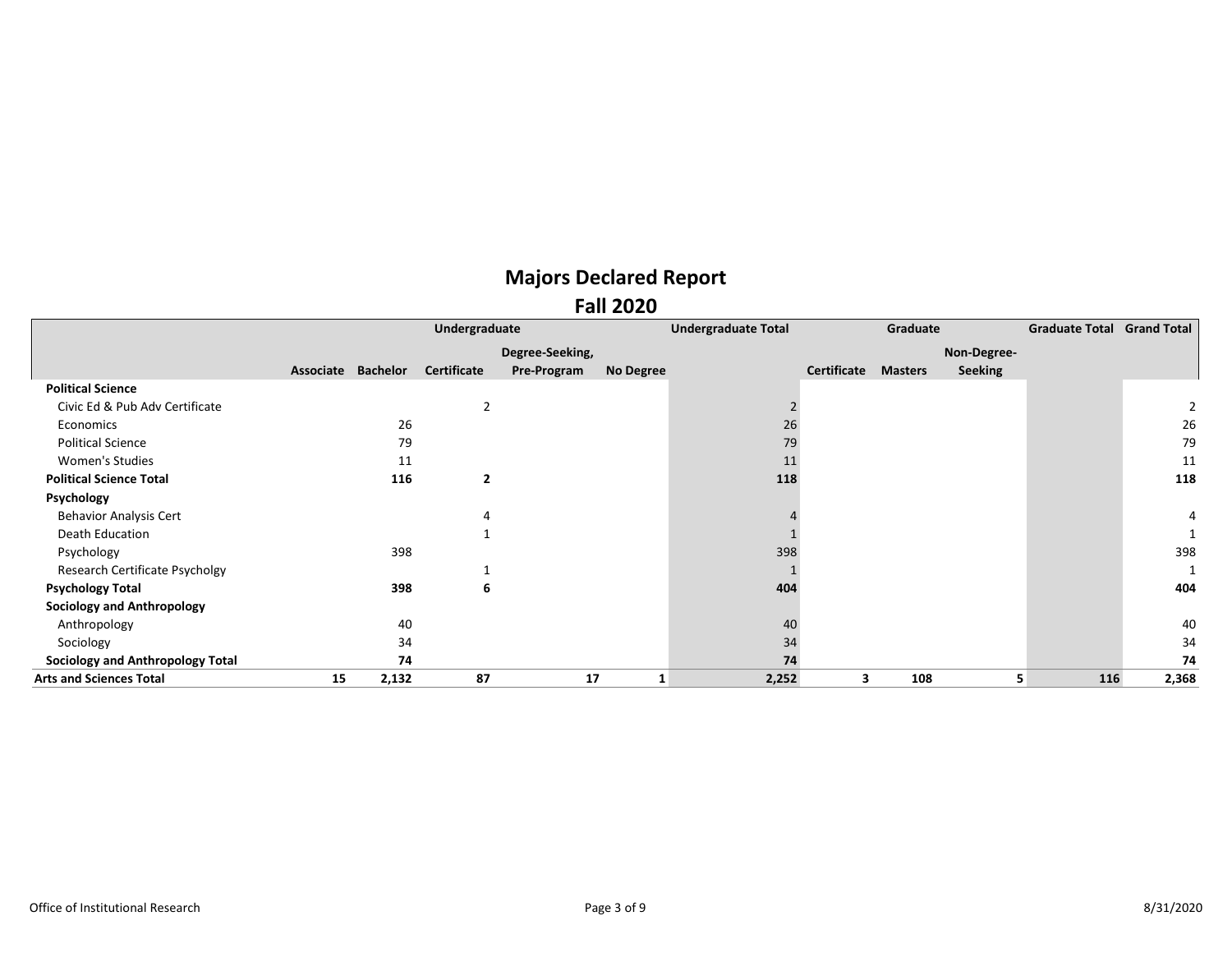|                                       | Undergraduate      |                |             |                 |                | <b>Undergraduate Total</b><br>Graduate |             |                |                | <b>Graduate Total</b> | <b>Grand Total</b> |
|---------------------------------------|--------------------|----------------|-------------|-----------------|----------------|----------------------------------------|-------------|----------------|----------------|-----------------------|--------------------|
|                                       |                    |                |             | Degree-Seeking, |                |                                        |             |                | Non-Degree-    |                       |                    |
|                                       | Associate Bachelor |                | Certificate | Pre-Program     | No Degree      |                                        | Certificate | <b>Masters</b> | <b>Seeking</b> |                       |                    |
| <b>Business</b>                       |                    |                |             |                 |                |                                        |             |                |                |                       |                    |
| <b>Accounting</b>                     |                    |                |             |                 |                |                                        |             |                |                |                       |                    |
| Accounting                            |                    | 70             |             | 93              | 1              | 164                                    |             |                |                |                       | 164                |
| <b>Accounting Certificate</b>         |                    |                | 9           |                 |                | 9                                      |             |                |                |                       | 9                  |
| <b>Bank Management Certificate</b>    |                    |                | 9           |                 |                | 9                                      |             |                |                |                       | 9                  |
| <b>Accounting Total</b>               |                    | 70             | 18          | 93              | 1              | 182                                    |             |                |                |                       | 182                |
| <b>Business Administration</b>        |                    |                |             |                 |                |                                        |             |                |                |                       |                    |
| <b>Business General Bach</b>          |                    |                |             | 214             |                | 214                                    |             |                |                |                       | 214                |
| <b>General Administration</b>         |                    |                |             |                 |                |                                        |             | 110            |                | 110                   | 110                |
| <b>General Admin-Professional MBA</b> |                    |                |             |                 |                |                                        |             | 11             |                | 11                    | 11                 |
| <b>Business Administration Total</b>  |                    |                |             | 214             |                | 214                                    |             | 121            |                | 121                   | 335                |
| <b>Economics and Finance</b>          |                    |                |             |                 |                |                                        |             |                |                |                       |                    |
| <b>Bus Econ Public Policy</b>         |                    | 11             |             | 17              |                | 28                                     |             |                |                |                       | 28                 |
| <b>Business Economics</b>             |                    |                |             | 8               |                | 8                                      |             |                |                |                       | 8                  |
| Finance                               |                    | 58             |             | 75              |                | 133                                    |             |                |                |                       | 133                |
| <b>Financial Economics Cert</b>       |                    |                | 12          |                 |                | 12                                     |             |                |                |                       | 12                 |
| Money and Banking                     |                    | $\overline{2}$ |             | 2               |                | $\Delta$                               |             |                |                |                       | 4                  |
| <b>Economics and Finance Total</b>    |                    | 71             | 12          | 102             |                | 185                                    |             |                |                |                       | 185                |
| <b>Management and Marketing</b>       |                    |                |             |                 |                |                                        |             |                |                |                       |                    |
| Management                            |                    | 1              |             | 50              |                | 51                                     |             |                |                |                       | 51                 |
| Management and Administration         |                    | 106            |             | 92              | 1              | 199                                    |             |                |                |                       | 199                |
| Marketing                             |                    | 71             |             | 116             |                | 187                                    |             |                |                |                       | 187                |
| Professional Sales Certificate        |                    |                | 3           |                 |                | 3                                      |             |                |                |                       | 3                  |
| <b>Small Business Mgmt Certif</b>     |                    |                | 10          |                 |                | 10                                     |             |                |                |                       | 10                 |
| <b>Management and Marketing Total</b> |                    | 178            | 13          | 258             | 1              | 450                                    |             |                |                |                       | 450                |
| <b>Business Total</b>                 |                    | 319            | 43          | 667             | $\overline{2}$ | 1,031                                  |             | 121            |                | 121                   | 1,152              |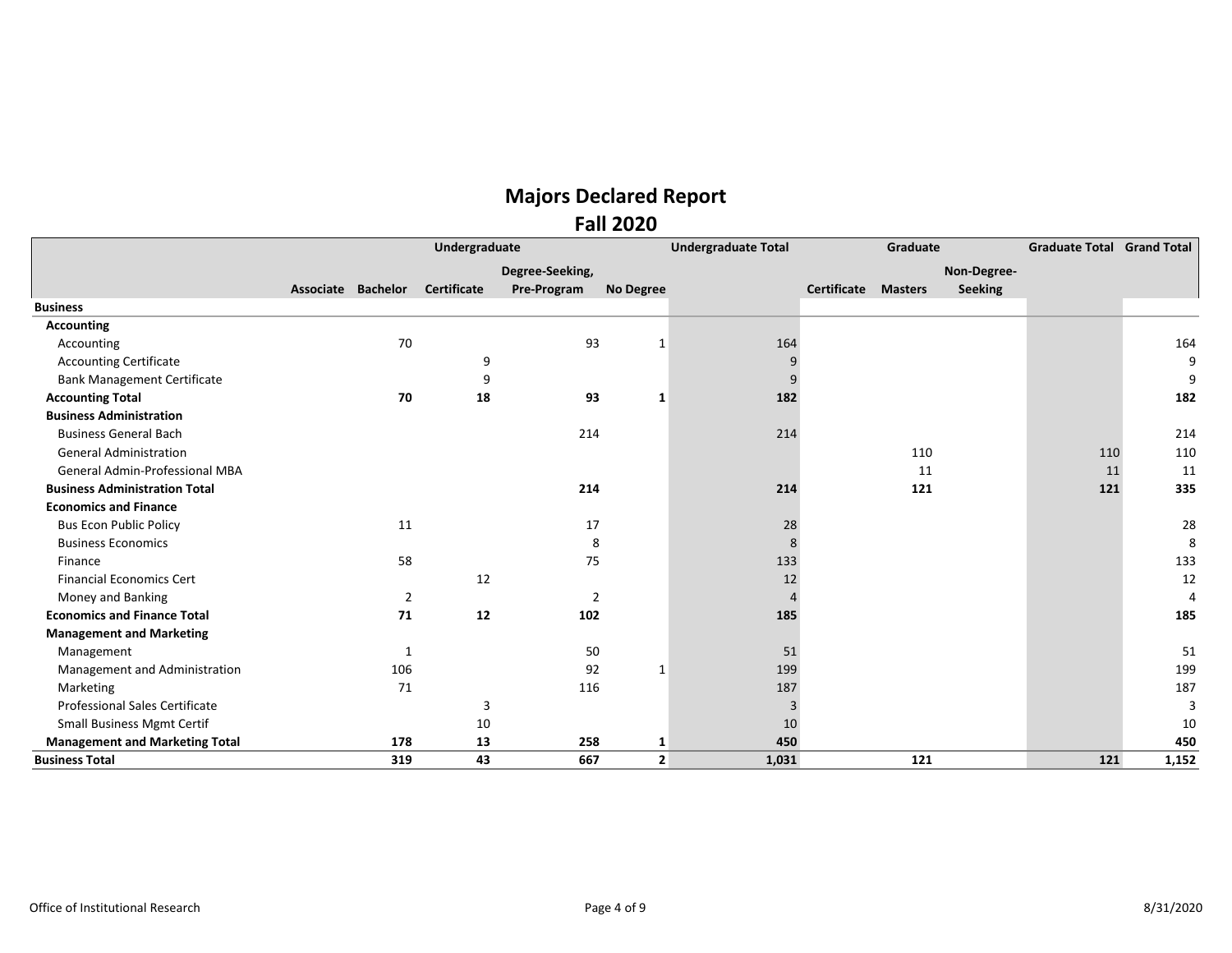|                                            |                    | Undergraduate |                    |                 |                  | <b>Undergraduate Total</b> | Graduate            |                               | <b>Graduate Total Grand Total</b> |                |
|--------------------------------------------|--------------------|---------------|--------------------|-----------------|------------------|----------------------------|---------------------|-------------------------------|-----------------------------------|----------------|
|                                            |                    |               |                    | Degree-Seeking, |                  |                            |                     | Non-Degree-                   |                                   |                |
|                                            | Associate Bachelor |               | <b>Certificate</b> | Pre-Program     | <b>No Degree</b> |                            | Certificate Masters | <b>Seeking</b>                |                                   |                |
| <b>Engineering Tech and Comp Sci</b>       |                    |               |                    |                 |                  |                            |                     |                               |                                   |                |
| <b>Civil/Mechanical Engineering</b>        |                    |               |                    |                 |                  |                            |                     |                               |                                   |                |
| Adv. Manufacturing Engineering             |                    |               | $\mathbf 2$        |                 |                  | $\sqrt{2}$                 |                     |                               |                                   | 2              |
| <b>Bio-Mechanical Engr Cert</b>            |                    |               | $\overline{2}$     |                 |                  | $\overline{2}$             |                     |                               |                                   | $\mathcal{P}$  |
| Civil Engineering                          |                    | 33            |                    | 58              |                  | 91                         |                     |                               |                                   | 91             |
| Engineering                                |                    |               |                    |                 |                  |                            |                     | 8                             | 8                                 | 8              |
| <b>Mechanical Engineering</b>              |                    | 101           |                    | 95              | $\mathbf 1$      | 197                        |                     |                               |                                   | 197            |
| <b>Civil/Mechanical Engineering Total</b>  |                    | 134           | 4                  | 153             | $\mathbf{1}$     | 292                        |                     | 8                             | 8                                 | 300            |
| <b>Computer Science</b>                    |                    |               |                    |                 |                  |                            |                     |                               |                                   |                |
| Computer Science                           |                    | 287           |                    |                 |                  | 287                        |                     | 46                            | 46                                | 333            |
| <b>Information Systems</b>                 | 6                  | 49            |                    |                 |                  | 55                         |                     |                               |                                   | 55             |
| <b>Computer Science Total</b>              | 6                  | 336           |                    |                 |                  | 342                        |                     | 46                            | 46                                | 388            |
| <b>Electrical/Computer Engr</b>            |                    |               |                    |                 |                  |                            |                     |                               |                                   |                |
| <b>Computer Engineering</b>                |                    | 26            |                    | 27              |                  | 53                         |                     |                               |                                   | 53             |
| <b>Electrical Engineering</b>              |                    | 63            |                    | 29              |                  | 92                         |                     |                               |                                   | 92             |
| Engineering                                |                    |               |                    |                 |                  |                            |                     | 24                            | 24                                | 24             |
| <b>Engineering Non Degree</b>              |                    |               |                    |                 |                  |                            |                     | $\mathbf{1}$                  | $\mathbf{1}$                      | $\overline{1}$ |
| <b>Electrical/Computer Engr Total</b>      |                    | 89            |                    | 56              |                  | 145                        |                     | 24<br>$\mathbf{1}$            | 25                                | 170            |
| <b>Organizational Leadership</b>           |                    |               |                    |                 |                  |                            |                     |                               |                                   |                |
| Org Leadership Grad Cert                   |                    |               |                    |                 |                  |                            | $\mathbf{1}$        |                               | $\mathbf{1}$                      | 1              |
| Org Leadership Spvn Non Degree             |                    |               |                    |                 |                  |                            |                     | $\overline{2}$                | $\sqrt{2}$                        | $\overline{2}$ |
| Org Leadership Supervision                 | $\overline{2}$     | 50            |                    |                 |                  | 52                         |                     | 35                            | 35                                | 87             |
| Organizational Leadership                  | 19                 | 131           |                    |                 |                  | 150                        |                     |                               |                                   | 150            |
| Supervisory Ldrsp Certificate              |                    |               | $\mathbf{1}$       |                 |                  | $\mathbf{1}$               |                     |                               |                                   | 1              |
| <b>Organizational Leadership Total</b>     | 21                 | 181           | $\mathbf{1}$       |                 |                  | 203                        | $\mathbf{1}$        | 35<br>$\overline{\mathbf{2}}$ | 38                                | 241            |
| <b>School of Polytechnic</b>               |                    |               |                    |                 |                  |                            |                     |                               |                                   |                |
| Architectural Engr Tech                    | $\mathbf{1}$       |               |                    |                 |                  | $\mathbf{1}$               |                     |                               |                                   | 1              |
| <b>Cmptr Networking Certificate</b>        |                    |               | $\mathbf 1$        |                 |                  | $\mathbf{1}$               |                     |                               |                                   | 1              |
| Computer Engineering Tech                  |                    | 69            |                    |                 |                  | 69                         |                     |                               |                                   | 69             |
| <b>Construction Engineering Tech</b>       |                    | 84            |                    |                 |                  | 84                         |                     |                               |                                   | 84             |
| <b>Construction Management</b>             |                    | 30            |                    |                 |                  | 30                         |                     |                               |                                   | 30             |
| <b>Electrical Engineering Tech</b>         | 13                 | 78            |                    |                 |                  | 91                         |                     |                               |                                   | 91             |
| Industrial Engineering Tech                | 3                  | 25            |                    |                 |                  | 28                         |                     |                               |                                   | 28             |
| <b>Information Technology</b>              |                    | 91            |                    |                 |                  | 91                         |                     |                               |                                   | 91             |
| <b>Mechanical Engineering Tech</b>         | 29                 | 204           |                    |                 |                  | 233                        |                     |                               |                                   | 233            |
| Polytechnic Prospect                       |                    |               |                    | 8               |                  | 8                          |                     |                               |                                   | 8              |
| Technology                                 |                    |               |                    |                 |                  |                            |                     | 10                            | 10                                | 10             |
| <b>School of Polytechnic Total</b>         | 46                 | 581           | $\mathbf 1$        | 8               |                  | 636                        |                     | 10                            | 10                                | 646            |
| <b>Engineering Tech and Comp Sci Total</b> | 73                 | 1,321         | 6                  | 217             | $\mathbf{1}$     | 1,618                      | $\mathbf{1}$        | 123<br>3                      | 127                               | 1,745          |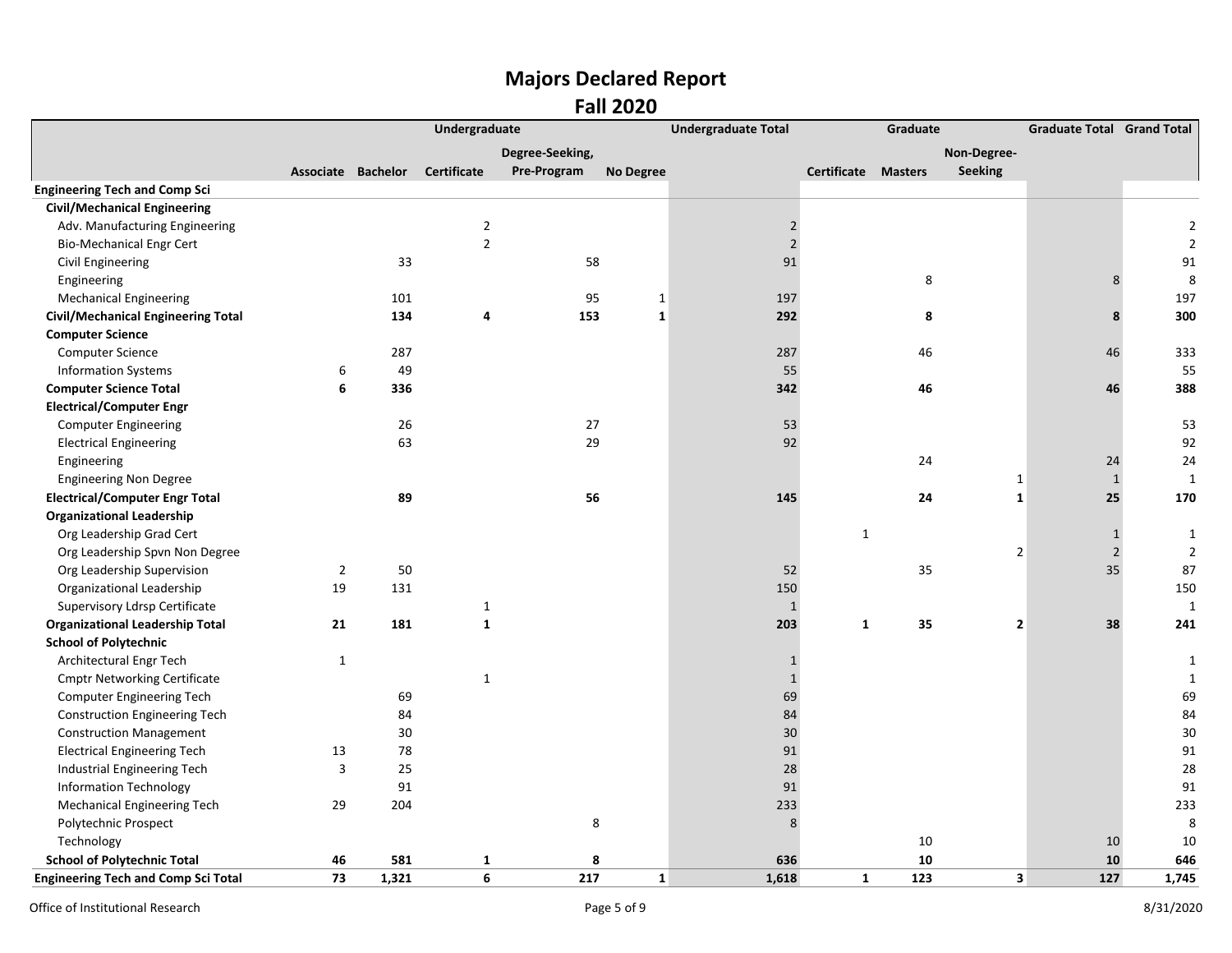|                                        |                    | Undergraduate |                    |           | <b>Undergraduate Total</b> |             | Graduate       |             | Graduate Total Grand Total |    |
|----------------------------------------|--------------------|---------------|--------------------|-----------|----------------------------|-------------|----------------|-------------|----------------------------|----|
|                                        |                    |               | Degree-Seeking,    |           |                            |             |                | Non-Degree- |                            |    |
|                                        | Associate Bachelor | Certificate   | <b>Pre-Program</b> | No Degree |                            | Certificate | <b>Masters</b> | Seeking     |                            |    |
| <b>Health and Human Services</b>       |                    |               |                    |           |                            |             |                |             |                            |    |
| <b>Dental Education</b>                |                    |               |                    |           |                            |             |                |             |                            |    |
| Dental Clinician                       |                    |               |                    |           |                            |             |                |             |                            |    |
| Dental Technology                      |                    |               |                    |           |                            |             |                |             |                            |    |
| <b>Dental Education Total</b>          |                    |               |                    |           |                            |             |                |             |                            |    |
| <b>Nursing</b>                         |                    |               |                    |           |                            |             |                |             |                            |    |
| Nursing                                | 48                 |               |                    |           | 48                         |             |                |             |                            | 48 |
| <b>Nursing Total</b>                   | 48                 |               |                    |           | 48                         |             |                |             |                            | 48 |
| <b>Health and Human Services Total</b> | 50                 |               |                    |           | 50                         |             |                |             |                            | 50 |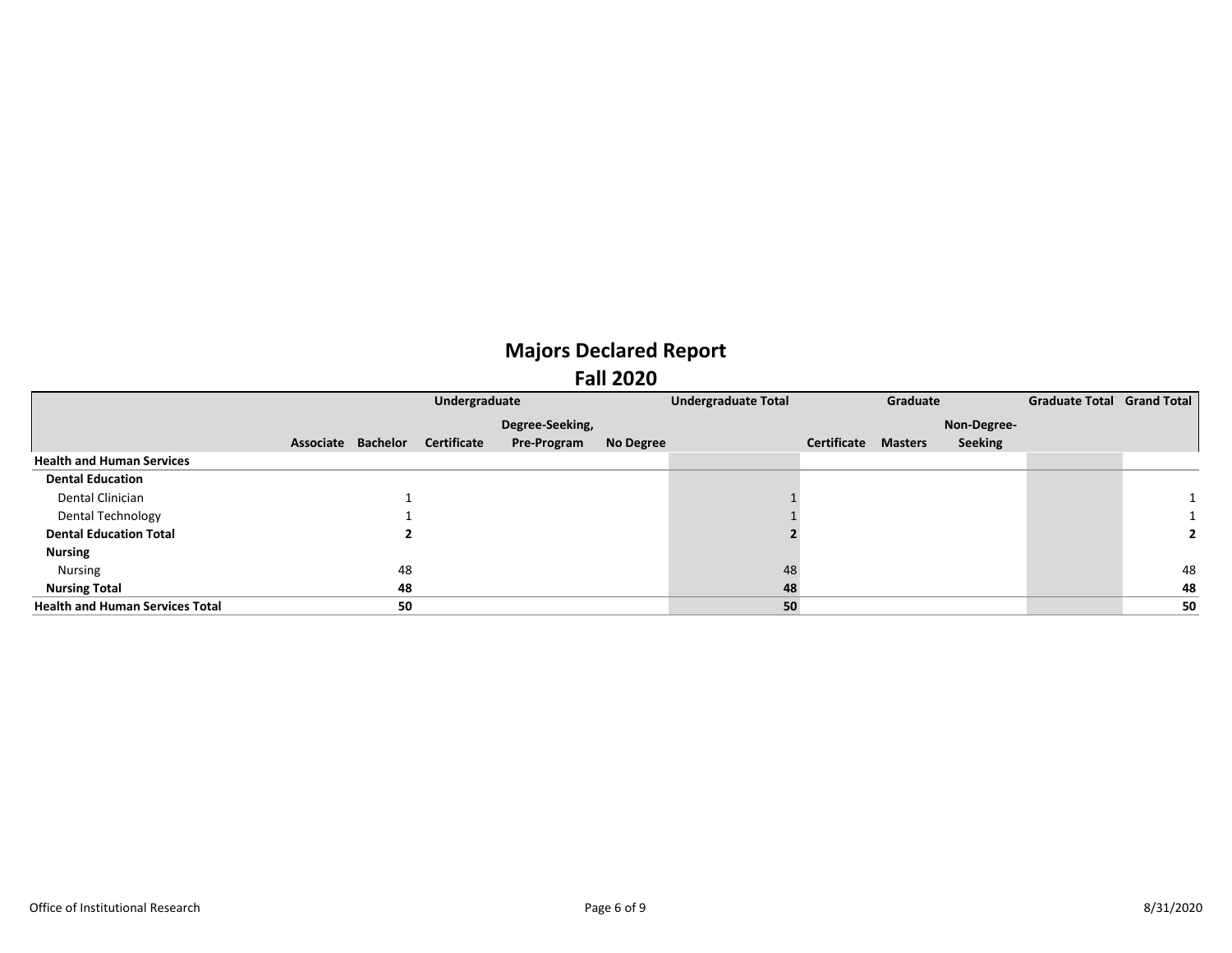|                                           | <b>Undergraduate</b> |                    |                 |                | <b>Undergraduate Total</b><br>Graduate |             |                |                | <b>Graduate Total Grand Total</b> |       |
|-------------------------------------------|----------------------|--------------------|-----------------|----------------|----------------------------------------|-------------|----------------|----------------|-----------------------------------|-------|
|                                           |                      |                    | Degree-Seeking, |                |                                        |             |                | Non-Degree-    |                                   |       |
|                                           | Associate Bachelor   | <b>Certificate</b> | Pre-Program     | No Degree      |                                        | Certificate | <b>Masters</b> | <b>Seeking</b> |                                   |       |
| <b>Professional Studies</b>               |                      |                    |                 |                |                                        |             |                |                |                                   |       |
| <b>Hospitality and Tourism Mgmt</b>       |                      |                    |                 |                |                                        |             |                |                |                                   |       |
| <b>Hospitality Management</b>             | 51                   |                    |                 |                | 51                                     |             |                |                |                                   | 51    |
| <b>Hospitality and Tourism Mgmt Total</b> | 51                   |                    |                 |                | 51                                     |             |                |                |                                   | 51    |
| <b>Human Services</b>                     |                      |                    |                 |                |                                        |             |                |                |                                   |       |
| <b>Human Services</b>                     | 121                  |                    | 72              | $\mathsf 3$    | 196                                    |             |                |                |                                   | 196   |
| <b>Human Services Total</b>               | 121                  |                    | 72              | 3              | 196                                    |             |                |                |                                   | 196   |
| <b>Public Policy</b>                      |                      |                    |                 |                |                                        |             |                |                |                                   |       |
| <b>Criminal Justice</b>                   | 13                   |                    |                 |                | 13                                     |             |                |                |                                   | 13    |
| <b>Health Services Admin</b>              | 6                    |                    |                 |                |                                        |             |                |                |                                   | 6     |
| Legal Studies                             | 1                    |                    |                 |                |                                        |             |                |                |                                   |       |
| <b>Public Administration</b>              |                      |                    |                 |                |                                        |             | 16             |                | 16                                | 16    |
| <b>Public Affairs</b>                     | 160                  |                    |                 |                | 160                                    |             |                |                |                                   | 160   |
| <b>Public Policy Total</b>                | 180                  |                    |                 |                | 180                                    |             | 16             |                | 16                                | 196   |
| <b>School of Education</b>                |                      |                    |                 |                |                                        |             |                |                |                                   |       |
| Counseling                                |                      |                    |                 |                |                                        |             | 75             |                | 75                                | 75    |
| <b>Counseling Nondegree</b>               |                      |                    |                 |                |                                        |             |                | 1              | $\mathbf{1}$                      |       |
| <b>Early Childhood Education</b>          | 90                   |                    | 1               | 3              | 94                                     |             |                |                |                                   | 94    |
| <b>Earth Space Science Education</b>      | 3                    |                    |                 |                |                                        |             |                |                |                                   |       |
| <b>Educational Leadership</b>             |                      |                    |                 |                |                                        |             | 28             |                | 28                                | 28    |
| Elem Ed Education Policy                  | 9                    |                    |                 |                |                                        |             |                |                |                                   | 9     |
| <b>Elementary Education</b>               | 353                  |                    |                 | $\overline{7}$ | 360                                    |             | 5              |                | 5                                 | 365   |
| <b>English Education</b>                  | 9                    |                    |                 |                | 9                                      |             |                |                |                                   | 9     |
| Middle School Education                   | 49                   |                    |                 |                | 49                                     |             |                |                |                                   | 49    |
| Sec Ed Education Policy                   | $\overline{2}$       |                    |                 |                | $\overline{2}$                         |             |                |                |                                   | 2     |
| Secondary Education                       | 151                  |                    | $\overline{2}$  | 9              | 162                                    |             | 5              |                | 5                                 | 167   |
| <b>Social Studies Education</b>           | 16                   |                    |                 |                | 16                                     |             |                |                |                                   | 16    |
| <b>Special Education</b>                  |                      |                    |                 |                |                                        |             | 13             |                | 13                                | 13    |
| <b>Special Education Certificate</b>      |                      |                    |                 |                |                                        | 6           |                |                | 6                                 | 6     |
| <b>School of Education Total</b>          | 682                  |                    | 3               | 19             | 704                                    | 6           | 126            | 1              | 133                               | 837   |
| <b>Professional Studies Total</b>         | 1,034                |                    | 75              | 22             | 1,131                                  | 6           | 142            | $\mathbf{1}$   | 149                               | 1,280 |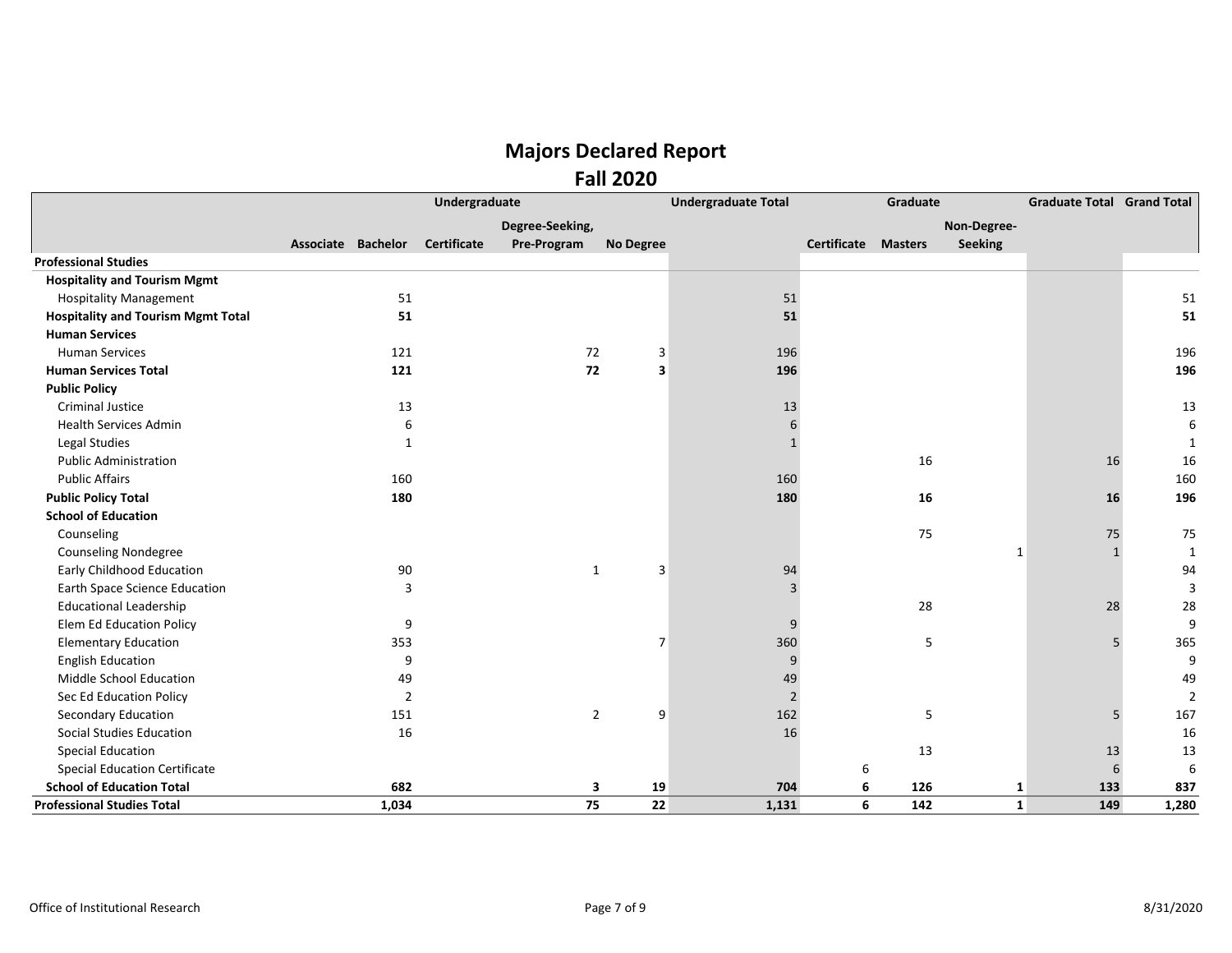|                                                | Undergraduate |          |             |                 |           | <b>Undergraduate Total</b> |             | Graduate       |                | <b>Graduate Total Grand Total</b> |       |
|------------------------------------------------|---------------|----------|-------------|-----------------|-----------|----------------------------|-------------|----------------|----------------|-----------------------------------|-------|
|                                                |               |          |             | Degree-Seeking, |           |                            |             |                | Non-Degree-    |                                   |       |
|                                                | Associate     | Bachelor | Certificate | Pre-Program     | No Degree |                            | Certificate | <b>Masters</b> | <b>Seeking</b> |                                   |       |
| <b>Unit of Affiliated Programs</b>             |               |          |             |                 |           |                            |             |                |                |                                   |       |
| <b>Collegiate Connection</b>                   |               |          |             |                 |           |                            |             |                |                |                                   |       |
| High School Student Non Degree                 |               |          |             |                 | 1,214     | 1,214                      |             |                |                |                                   | 1,214 |
| <b>Collegiate Connection Total</b>             |               |          |             |                 | 1,214     | 1,214                      |             |                |                |                                   | 1,214 |
| <b>Student Success &amp; Transitions</b>       |               |          |             |                 |           |                            |             |                |                |                                   |       |
| Business and Leadership Pathwy                 |               |          |             | 15              |           | 15                         |             |                |                |                                   | 15    |
| Engineering and Sci Pathway                    |               |          |             | 18              |           | 18                         |             |                |                |                                   | 18    |
| Non Degree No Option                           |               |          |             |                 | 32        | 32                         |             |                |                |                                   | 32    |
| Post Baccalaureate Transitionl                 |               |          |             |                 | 13        | 13                         |             |                |                |                                   | 13    |
| Soc Sci and Humanities Pathway                 |               |          |             | 36              |           | 36                         |             |                |                |                                   | 36    |
| Titan Mastodon                                 |               |          |             |                 |           |                            |             |                |                |                                   |       |
| <b>UG Transitional Program</b>                 |               |          |             | 25              |           | 25                         |             |                |                |                                   | 25    |
| <b>Visiting Regional Campus Trans</b>          |               |          |             |                 |           |                            |             |                |                |                                   |       |
| Visual and Perform Arts Pathwy                 |               |          |             | 14              |           | 14                         |             |                |                |                                   | 14    |
| <b>Student Success &amp; Transitions Total</b> |               |          |             | 113             | 47        | 160                        |             |                |                |                                   | 160   |
| Unit of Affiliated Programs Total              |               |          |             | 113             | 1,261     | 1,374                      |             |                |                |                                   | 1,374 |